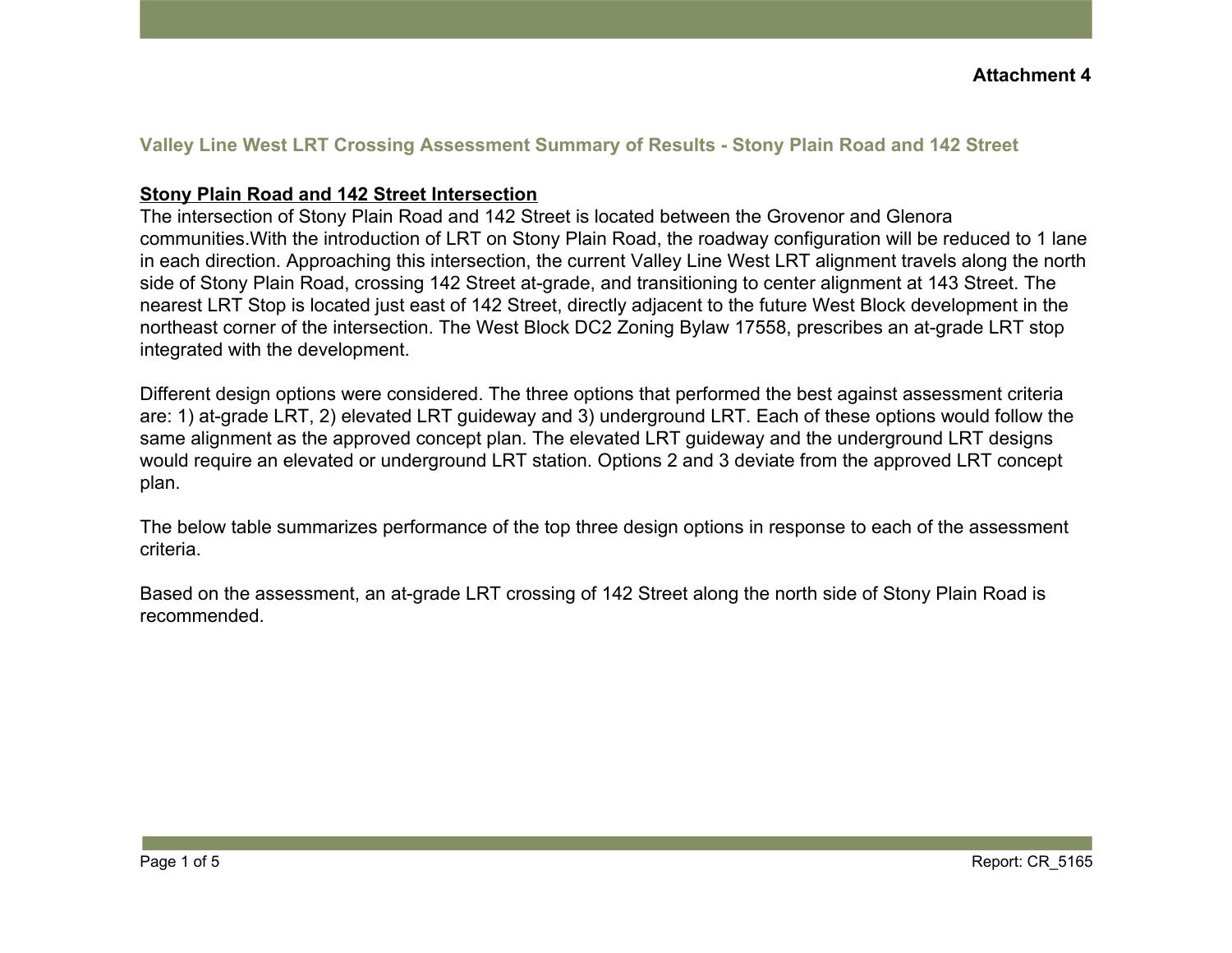

**At-Grade LRT, North Alignment**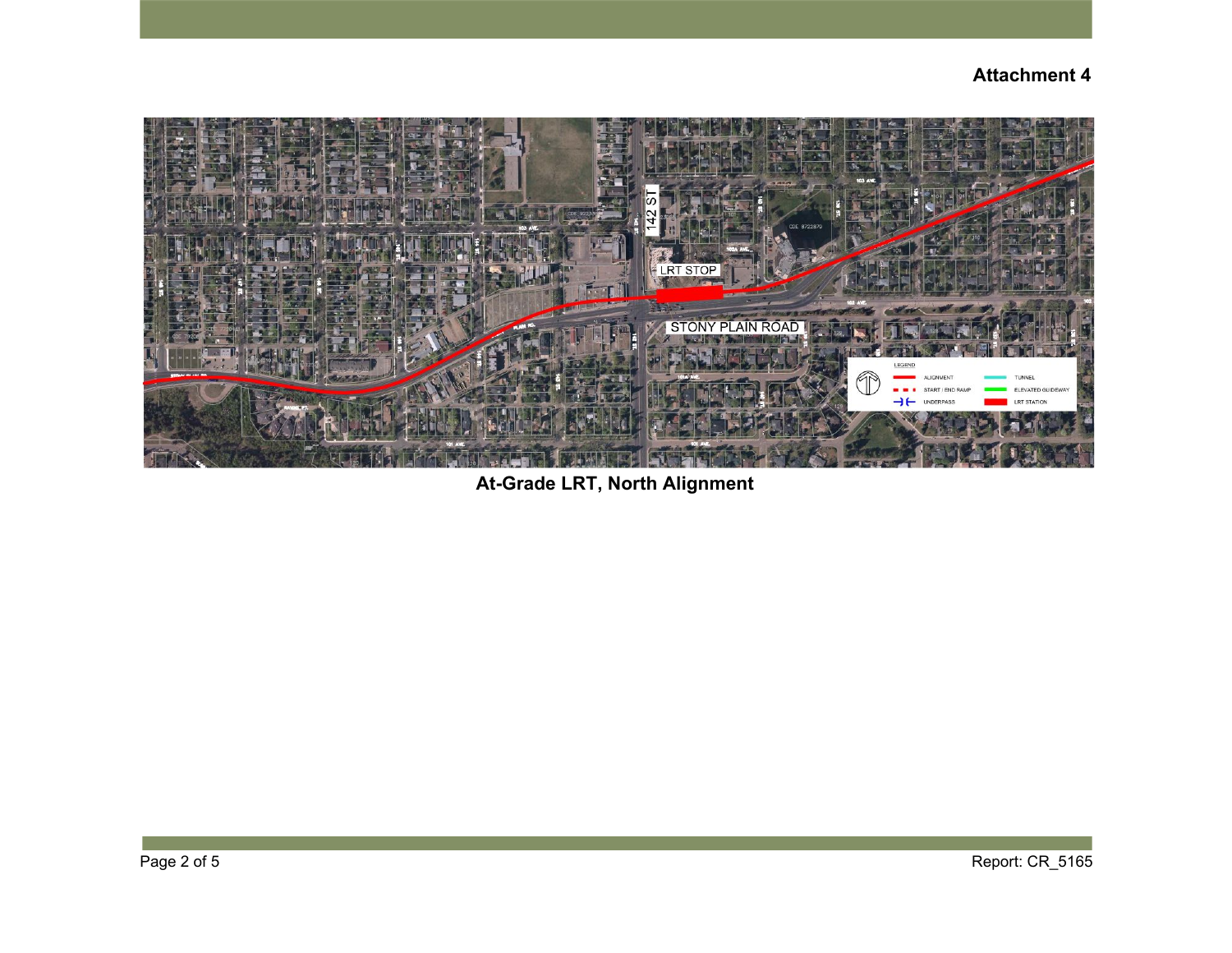

**Elevated LRT Guideway, North Alignment**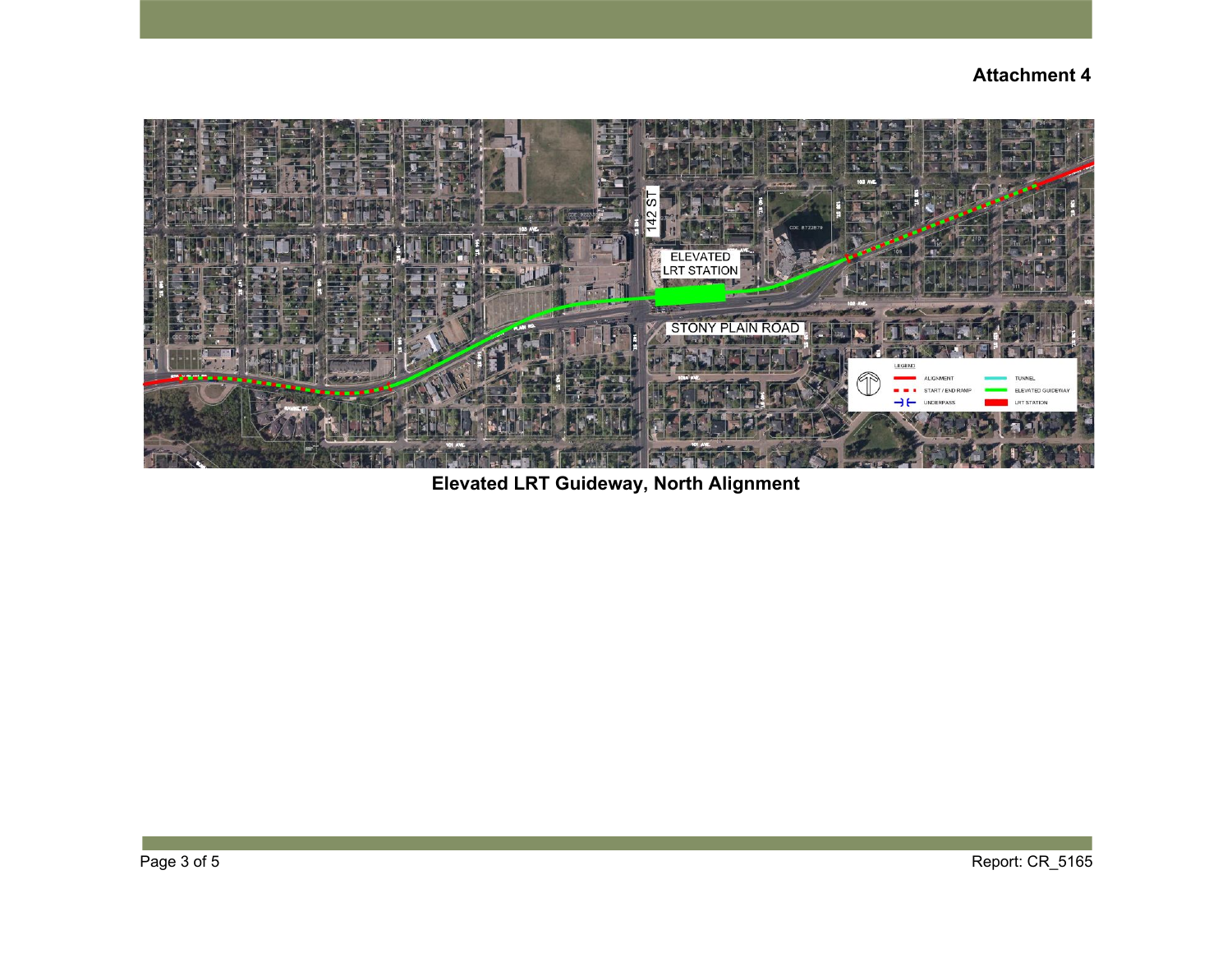

**Underground LRT, North Alignment**

|                | At-Grade LRT, North Alignment                                                                                                                                                                                                                                                                                                                                       | Elevated LRT Guideway, North<br>Alignment | Underground LRT, North<br>Alignment |
|----------------|---------------------------------------------------------------------------------------------------------------------------------------------------------------------------------------------------------------------------------------------------------------------------------------------------------------------------------------------------------------------|-------------------------------------------|-------------------------------------|
| Accessibility  | ンンン                                                                                                                                                                                                                                                                                                                                                                 | VV                                        | VV                                  |
| Considerations | The elevated LRT guideway option would require an elevated LRT Station, which is less desirable<br>from a pedestrian accessibility perspective due to increased walking distance.<br>The underground LRT option would require an underground LRT Station, which is less desirable<br>from a pedestrian accessibility perspective due to increased walking distance. |                                           |                                     |